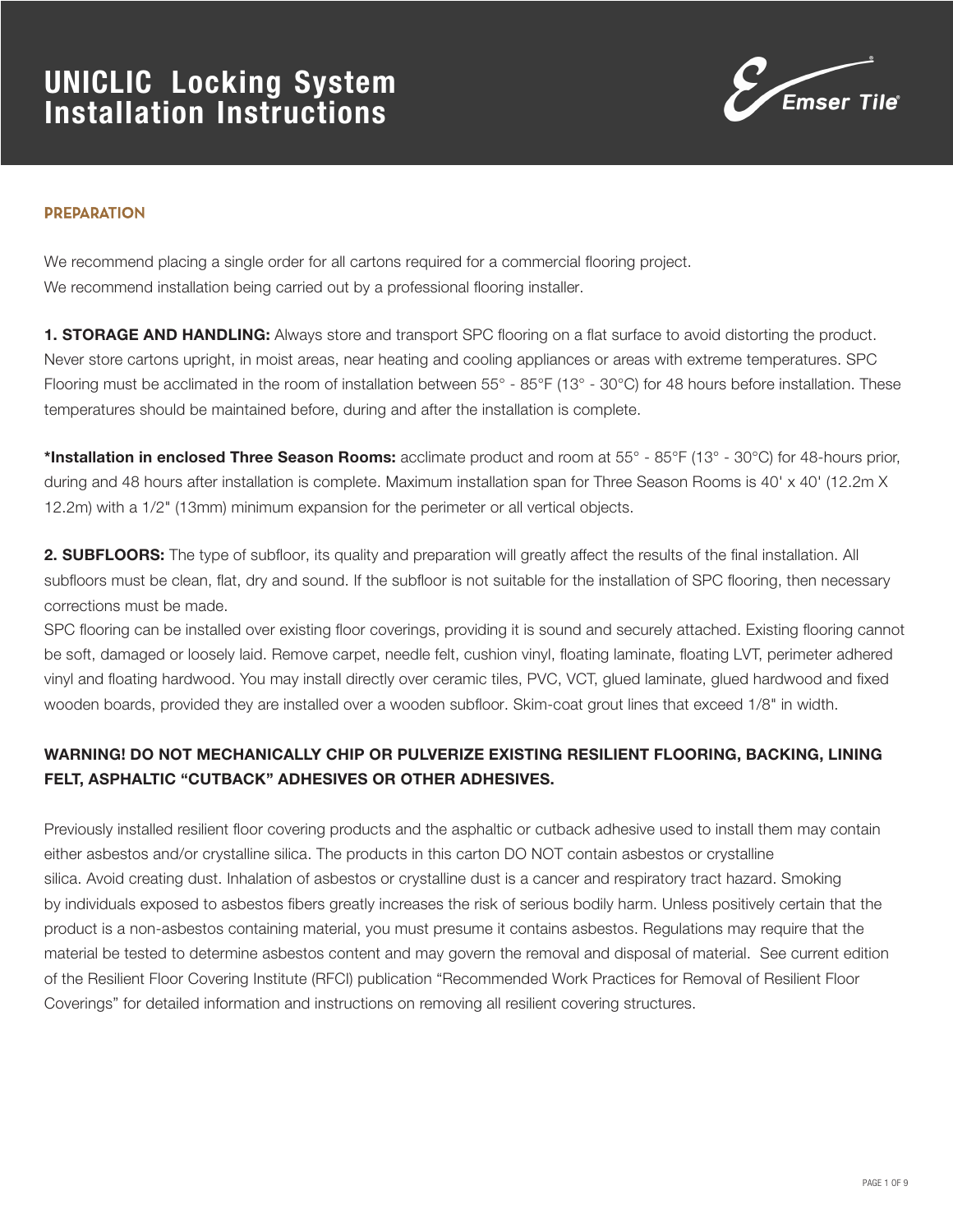

2.1. WOOD SUBFLOOR: Remove any existing floor covering. Replace any water-damaged, swollen or delaminated subflooring. Ensure the subfloor is level and nail down any loose boards. Repair the wooden subfloor as needed or by installing 1/4" APA underlayment grade panels or leveling compound. Underlayment panels must be fastened in accordance with manufacturer's recommendation. OSB or particleboard subfloors should be covered with a 6-mil poly moisture vapor barrier or 1/4" APA underlayment grade panels to enable the floating installation to move as designed.

- The crawl space under the wood subfloor must be sufficiently ventilated with perimeter venting 1.5 sq. ft. per 100 sq. ft. of crawl space. All exposed soil in the crawl space must be covered with a 6-mil vapor barrier. The moisture content of the wood subfloor must not exceed 12% per 1000 sq. ft. using a pin-type meter. NOTE: Do not install over wood attached to concrete. Instead remove wood and follow concrete subfloor instructions.

- Measure subfloor for flatness. Any unevenness greater than 3/16" in a 10' radius (5mm in 3m) must be leveled using a Portland based leveling compound. Level joints more than 1/8" (3mm) deep and 1/4" (6mm) in width with Portland based patching compound.

2.2. CONCRETE SUBFLOOR: The moisture content of the concrete subfloor must be less than 80% relative humidity (ASTM F 2170) or less than 5 lbs. moisture vapor emission rate (ASTM F1869). Always measure, record and keep moisture content results.

- A 6-mil poly moisture vapor barrier is required over concrete substrates to protect from substrate moisture.

- Measure subfloor for flatness. Any unevenness greater than 3/16" in a 10' radius (5mm in 3m) must be leveled using a Portland based leveling compound. Level joints more than 1/8" (3mm) deep and 1/4" (6mm) in width with Portland based patching compound.

- Radiant floor heating systems (hydronic or electric) must be embedded into the cement subfloor. Radiant heat system should be in operation a minimum of two weeks prior to installation of SPC flooring to eliminate excess moisture in subfloor. Turn system completely off and allow to cool completely before beginning installation. After SPC flooring has been installed turn the system on to the lowest setting. Increase temperature by 5°F (3°C) every 24 hours until floor surface reaches the desired temperature not to exceed 85°F (30°C). Floor surface temperature should never exceed 85°F (30°C) or it may damage the flooring. Use of an in-floor temperature sensor as well as a separate thermostat for the individual room is required. An outdoor temperature sensor should be used to adjust water temperature according to heat loss. Separate rooms with and without radiant floor heating or rooms with different temperature controllers using a transition profile, following manufacturer's installation guidelines and utilizing a 1/4-inch (6 mm) expansion gap [5/8 inch (16mm) for areas that will be exposed to temperatures greater than 85°F (30°C)] to allow expansion and contraction.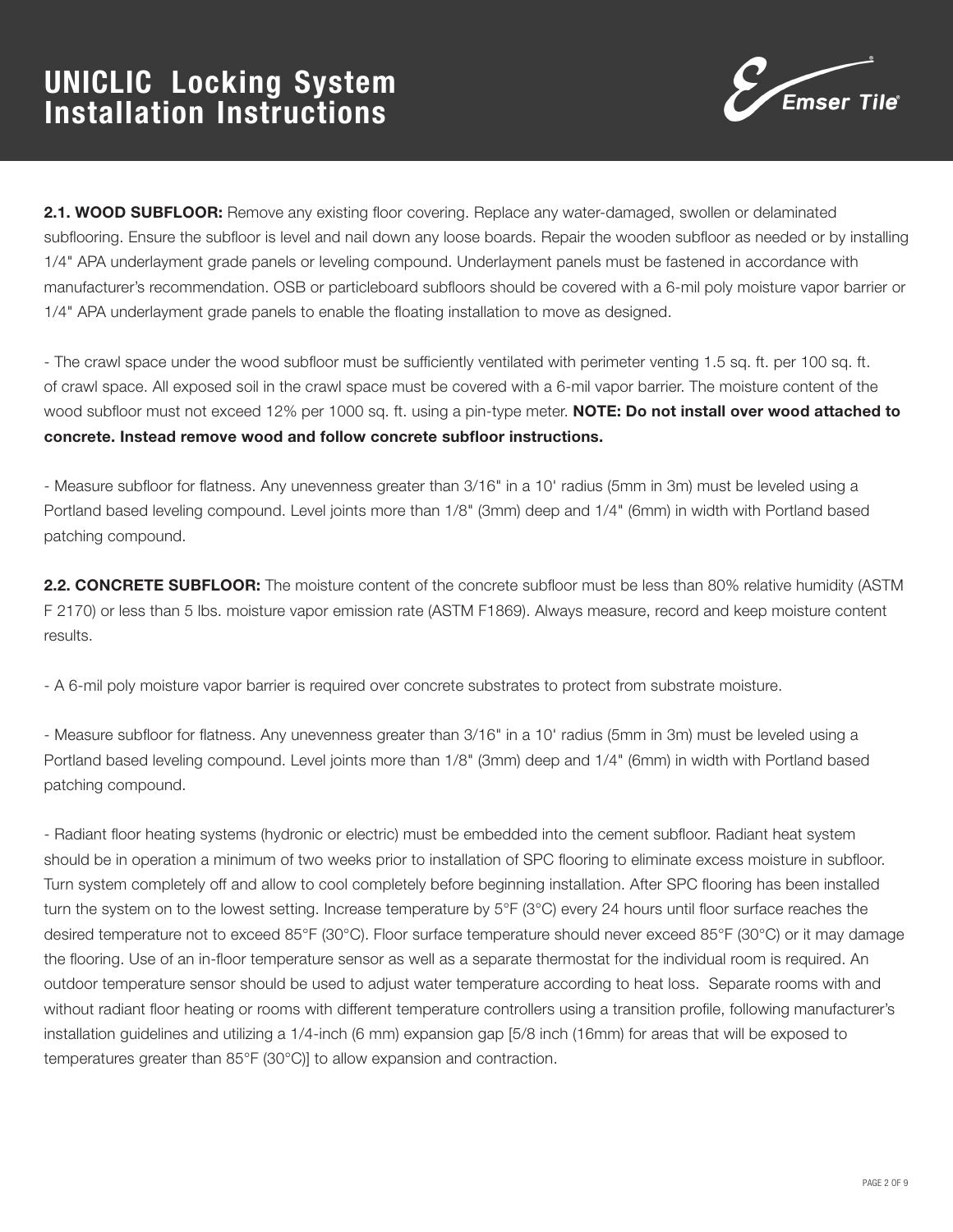

- Make sure that the subfloor is dry, flat, stable, clean and free of adhesive residue, surface contaminates or chemical substances. Remove all debris, sweep and vacuum. Repair surface imperfections and cracks. We recommend removing existing base trim and installing new moldings after installation of SPC flooring is complete.

3. Tools needed: utility knife, tape measure, safety glasses, chalk line, speed square, tapping block, circular saw, gloves and a pencil. In addition to the standard tools, we recommend having a pull bar and a carpenter's square available.

### THE USE OF ANY ACCESSORIES OTHER THAN RECOMMENDED ACCESSORIES MAY CAUSE DAMAGE TO YOUR SPC FLOORING. IN SUCH CASES, THE WARRANTY PROVIDED WILL BE VOID.

11. Visually inspect all planks before and throughout installation in optimal lighting. Unacceptable planks should be discarded or, when possible, used as cut pieces to start or finish rows after removing the defective portion of the plank.

### INSTALLATION

#### 1. GENERAL:

- During installation, blend the planks by working out of multiple cartons to avoid laying too many identical lighter or darker panels adjacent to one another. For optimal results, it is best to fit the panels in the direction of the longest wall and parallel to the light source in the room. Install plank flooring in a random method with at least a 12-inch (30 cm) stagger.

- Measure the room before you begin installing flooring planks or tiles. Make sure that the last row of panels is at least 3 inches (8 cm) wide when finishing the installation. We recommend snapping a chalk line to ensure a perfectly straight installation.

- SPC flooring has been designed for floating installations in indoor areas including enclosed three season rooms, protected from the elements with ambient temperatures ranging between 0 and 140°F (-17 and 40°C).

- SPC products with pad attached cannot be installed over separate underlayment.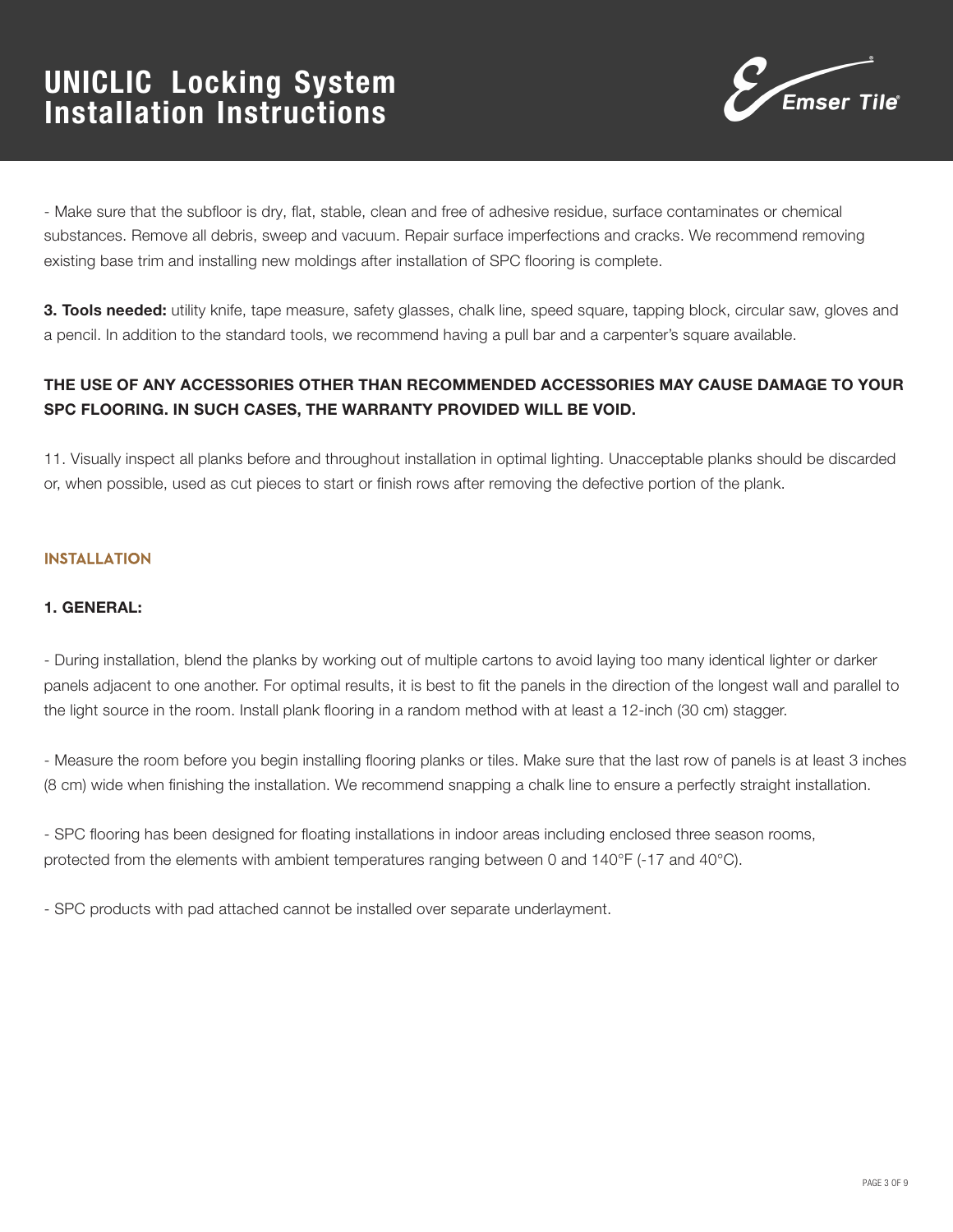

### 2. UNICLIC SYSTEM:

Planks with Uniclic locking system can be installed in two different ways:

Method A: Position the panel to be installed at an angle of 20 to 30° to the panel already installed. Move the panel gently up and down and at the same time exert forward pressure. The panels will automatically click into place. You can either insert the tongue into the groove, or the groove on to the tongue. The tongue in groove method is the most common and easiest way. See diagram below.



Method B: With Uniclic you can also tap the panels into each other without lifting. For this method you must use the special Uniclic tapping block. The planks should not be joined with a single tap. To avoid damaging the panels you must tap them together gradually. See diagram below.



### 2. INSTALLING THE FLOOR

- First install the underlayment (if have), per width and gradually as you progress. If the underlayment is pre-mounted on the panels, then only use the damp-proof 150 μ Screen membrane with adhesive tape as provided. Let the membrane run up the wall a bit before cutting to size. A molding will be attached to this later. See diagram below.

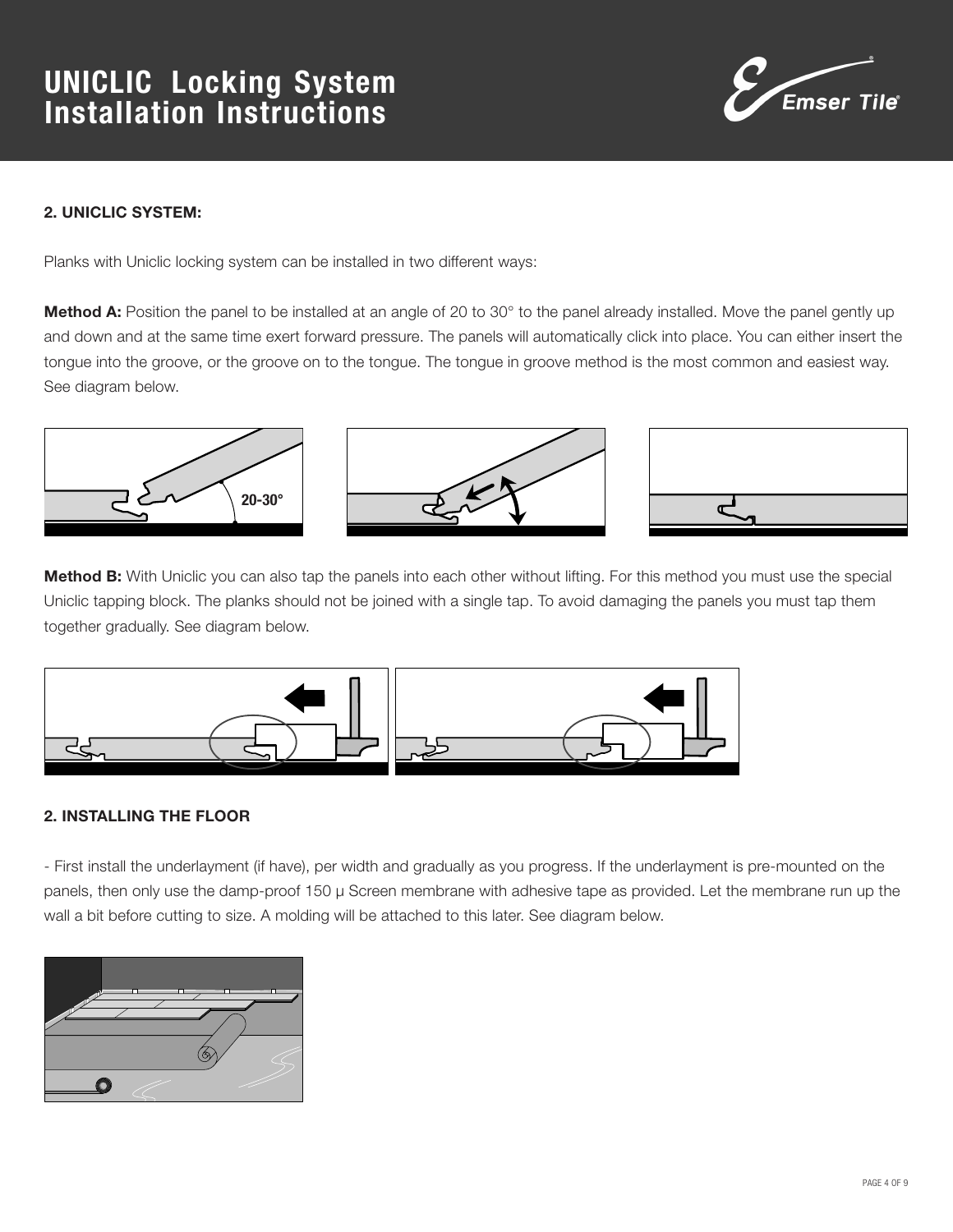

- Begin the first row with a full-length plank. First cut off the tongue on both the long and the short sides. Put the plank with sawn off sides against the walls. Make sure that you leave an expansion space of 1/4 inch (6 mm) [5/8 inch (16mm) for areas that will be exposed to temperatures greater than 85°F (30°C)] between the plank and the wall, using spacers as needed. See diagrams below.





- The diagrams indicate where the Uniclic panels are clicked together by angling up and down or where they are tapped together flat. Follow the diagrams precisely.

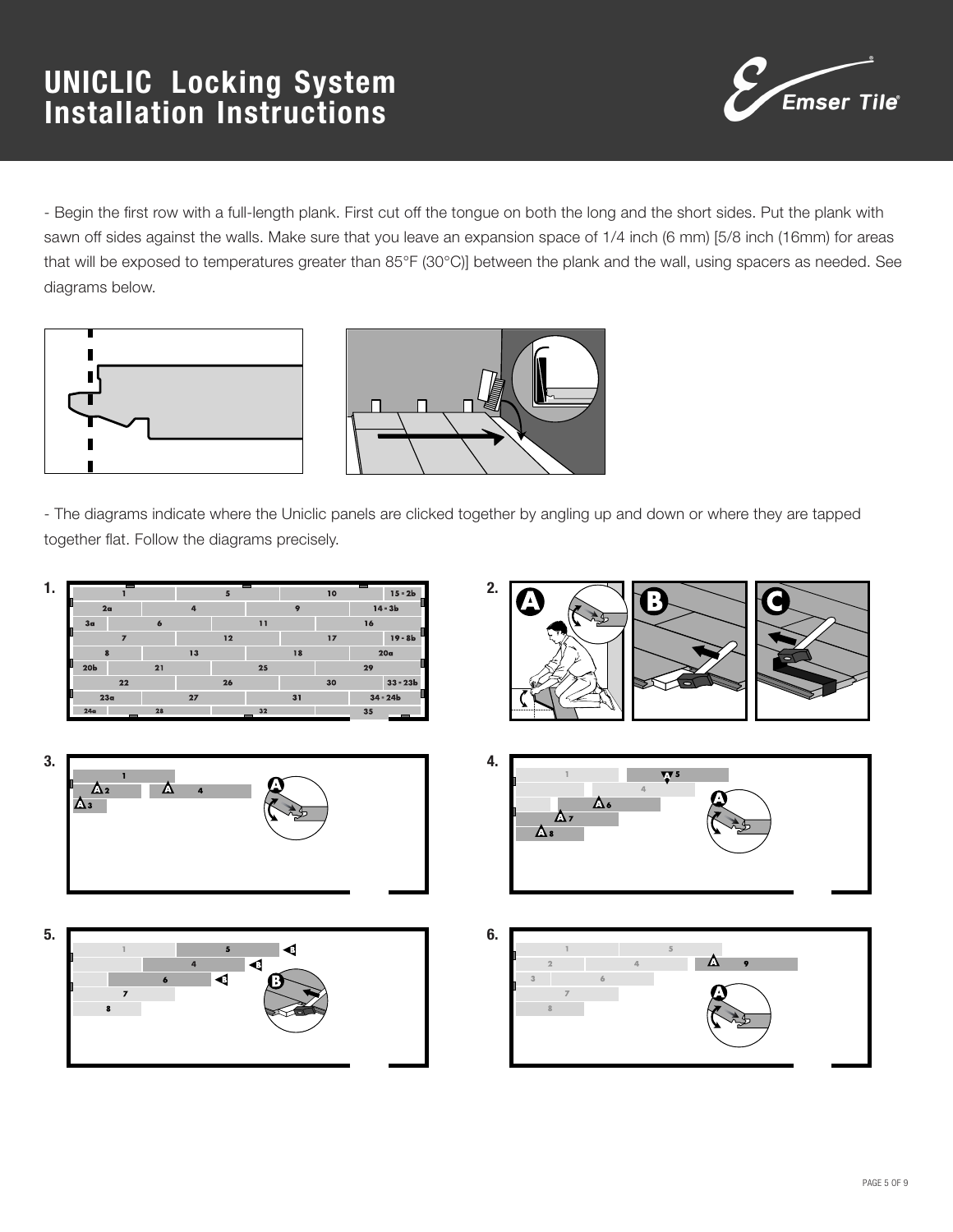



















|     | 24<br>۵ | А              | 28 | ⊲∆             |                      | 32             | ⊲ ∆      |    | 35 |    |  |
|-----|---------|----------------|----|----------------|----------------------|----------------|----------|----|----|----|--|
|     | Δ       | 23             | Δ  | 27             | $\blacktriangleleft$ | Δ              | 31       | G  |    | 34 |  |
|     | Δ       | 22             |    | Δ              | 26                   | $\blacksquare$ | $\Delta$ | 30 | ß  | 33 |  |
|     | 20      |                | 21 | ◀              | Δ                    | 25             | ◀        | Δ  | 29 |    |  |
|     |         | 8              |    | 13             |                      |                | 18       |    |    | 20 |  |
|     |         | <b>z</b>       |    |                | 12                   |                |          | 17 |    | 19 |  |
|     | 3       |                | 6  |                |                      | 11             |          |    | 16 |    |  |
|     |         | $\overline{a}$ |    | $\overline{a}$ |                      |                | 9        |    |    | 14 |  |
| 16. |         |                |    |                | 5                    |                |          | 10 |    | 15 |  |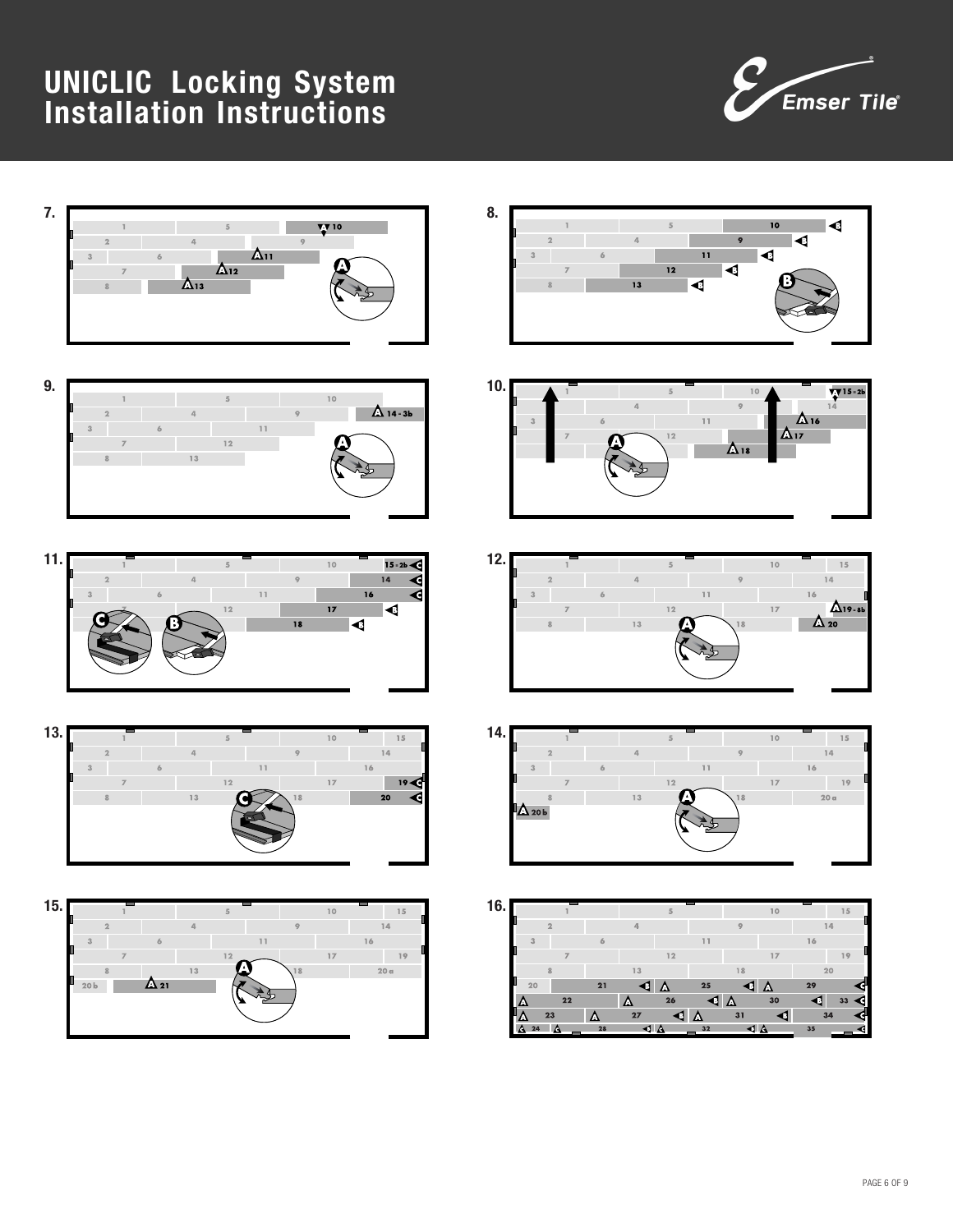

- In places where it is too difficult to install the Uniclic planks with the tapping block (e.g. against the wall), you can tap them together using the crowbar and a hammer. See diagrams.







An expansion space of 1/4 inch (6 mm) [5/8 inch (16mm) for areas that will be exposed to temperatures greater than 85°F (30°C)] around the room perimeter and all vertical objects must be maintained; this same expansion space should be maintained when using transition moldings. Otherwise, there is no need for additional expansion space within or between rooms.

#### FINISHING

You may walk on your new SPC floor immediately after installation.

1. BASE MOLDING: Inspect the final surface of the installed floor. Remove all spacers. Install base molding to the wall. Never attach the base to the floor itself. In places where profiles or base cannot be installed, seal (do not fill) the expansion space with silicone.

2. UNDER DOORFRAMES: When the new flooring meets a threshold or a doorway, we recommend undercutting the door jamb. To secure the right cut, turn a plank upside down and place it on the floor up to the door frame. Then place a handsaw flat against the plank and simply cut through the frame. Remove the cut-out piece and vacuum away debris. You can now secure the plank on the long side at the side of the door jamb. Use an installation tool pull bar to securely join the long and short joints.



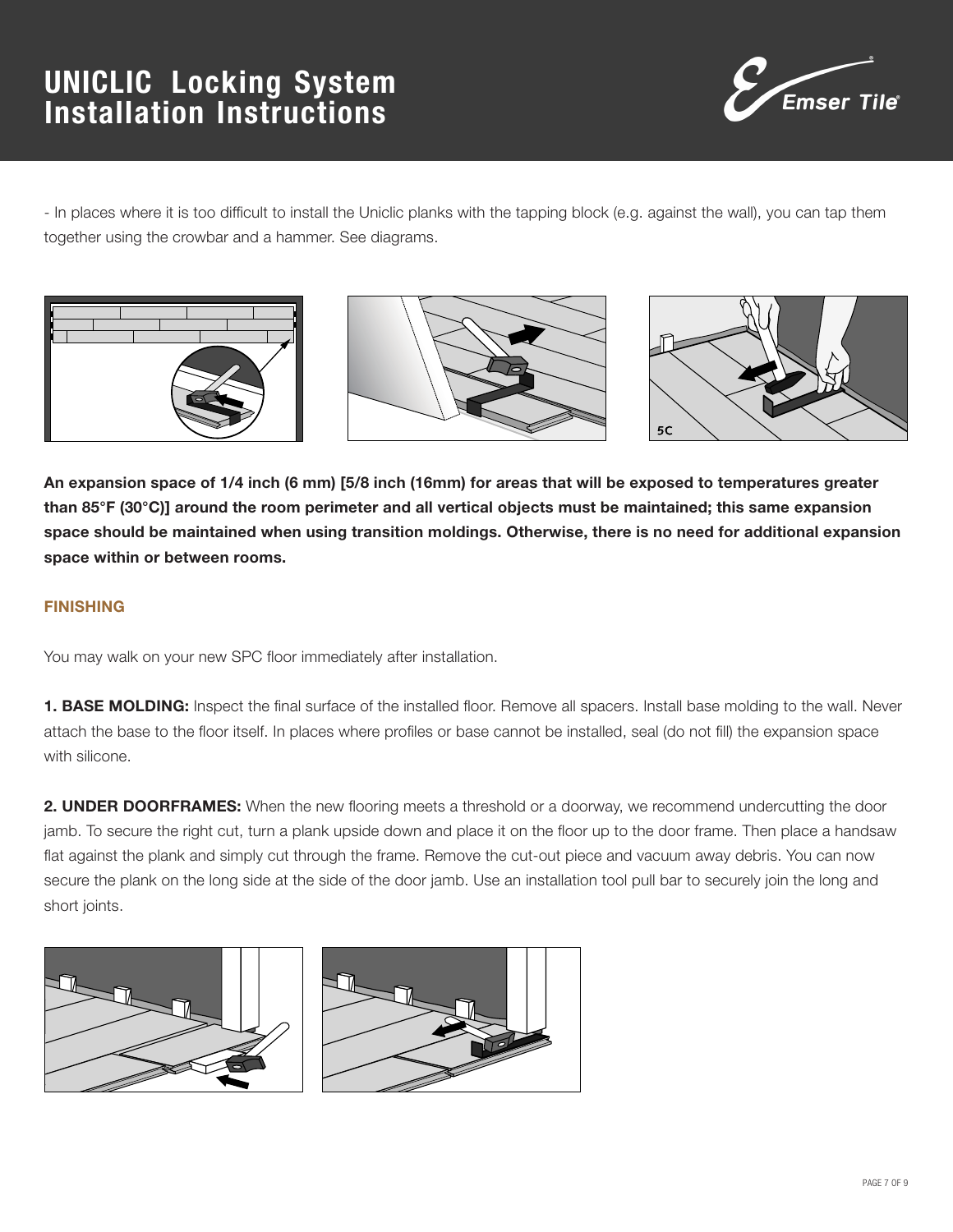

3. PIPES: In rows where there is a pipe, make sure the pipe falls exactly in line with the short side of two planks. Select a drill bit with the same diameter as the pipe plus 1/2 inch (13 mm). Click the planks together on the short side and drill a hole centered on the joint between the two planks. Then install the planks.







For a double pipe, drill a hole equivalent to the diameter of the pipe plus 1/2 inch (13 mm) at each of the marked points. If located on the long side of the plank, make a 45° cut from each hole to the edge of the plank. Apply Sealer along the cut edges of the piece you cut out, seal the piece in place. Be sure no sealer comes between the cutout piece and the subfloor.

#### MAINTENANCE

- Use a vacuum cleaner suitable for hard surface flooring (with no moving parts and without rotary beater bars) to clean your SPC floor. Care for your SPC floor by using luxury vinyl floor Cleaner and a microfiber mop.

- Never use a steam cleaner on your SPC floor.

- Remove spills from the floor immediately.

- Protect the floor from furniture and chair legs by using felt pads or coaster protectors. Ensure chairs with casters have suitable soft neoprene wheels. Replace hard or plastic casters with soft wheels designed for a vinyl floor and/or use a suitable desk mat.

- Never drag heavy items of furniture over the floor, always lift instead. Make sure furniture legs have a large surface area in contact with the floor and are affixed with non-staining floorprotectors. The taller and wider the furniture feet are, the greater the disbursement of weight, which helps avoid damage to the floor.

- Ensure the interior room temperature is always maintained between 55°F - 85°F (13°-30°C). Three Season Rooms can be maintained between 0°F - 140°F (-17 and 40°C).